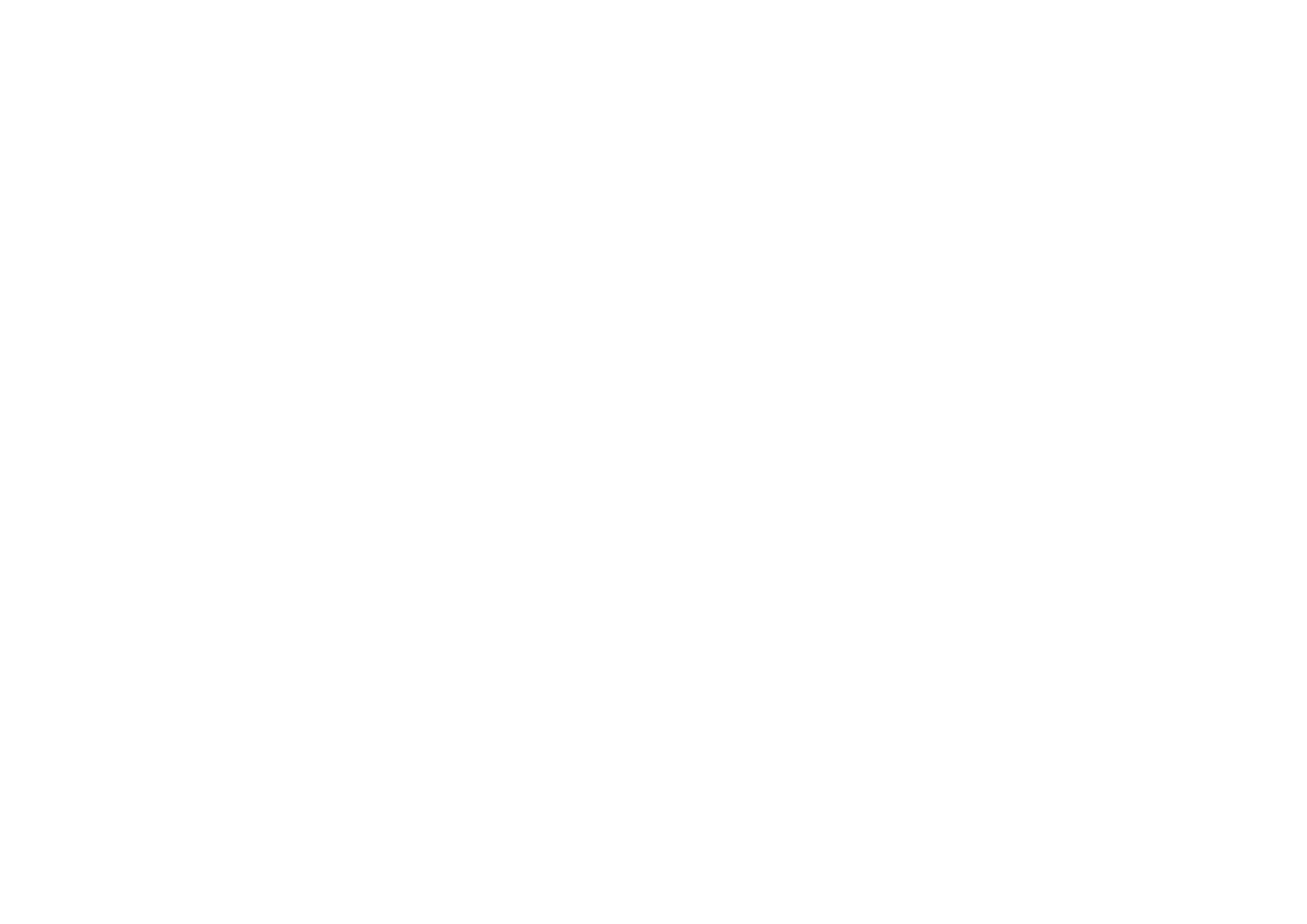**TRIBUTE** 

**Words of Comfort**

**A Moment to Reflect** The Way Old Friends Do ABBA

**Words of Farewell**

**EXIT MUSIC** Highland Cathedral André Rieu

## Order of Service

**ENTRY MUSIC** Amazing Grace Pipes and Drums of the Royal Scots Dragoon Guards

**Welcome**